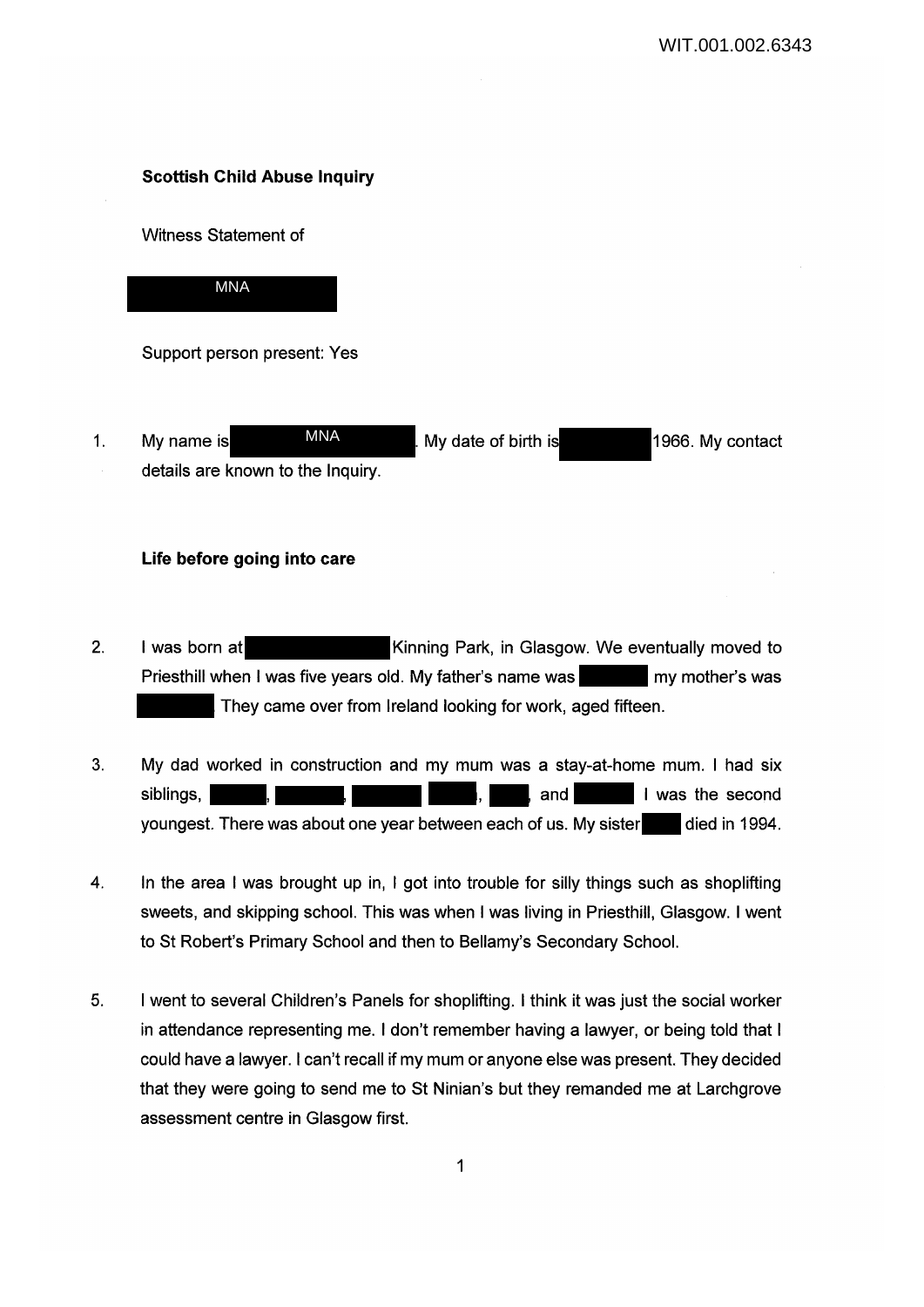- 6. I have no complaints about Larchgrove.
- 7. I went to the Children's Panel at Ingram Street again and I was sentenced to two years' residential training at St Ninian's, Falkland but I spent four years there. I don't understand why that was. That was in 1978. I went straight from the Children's Panel to St Ninian's.
- 8. I went to St Ninian's in the social worker's car, which was green. There was no central locking in those days, so I jumped out at a set of traffic lights. I got caught though, and we carried on to St Ninian's. I didn't get any further punishment for trying to escape.

#### **St Ninian's, Falkland 1979 to 1982**

#### Routine at St Ninian's

- 9. St Ninian's was built in the sixteenth century. It had over 200 rooms. It was run by the Christian Brothers. Brother LNA he was the at the beginning. Brother showed me around. He showed me the quiet room, the assembly hall, the dormitories, and the classrooms.
- 10. It was all boys at St Ninian's. There were about 45 to 50 boys from the age of about twelve to sixteen. I left when I was sixteen-and-a-half.
- 11. The staff were Brother MHG Brother MCG Brother Farrell, Brother Kelly, Brother MBS and Brother MHJ They dealt with the classes. There wasn't a specific thing each of them had to do. Basically, they were all alcoholics.
- 12. Brother LNA he's dead now, he would have been in his forties. He was a big guy, his nickname was **INA** I can't remember what type of accent he had. I was only in St LNA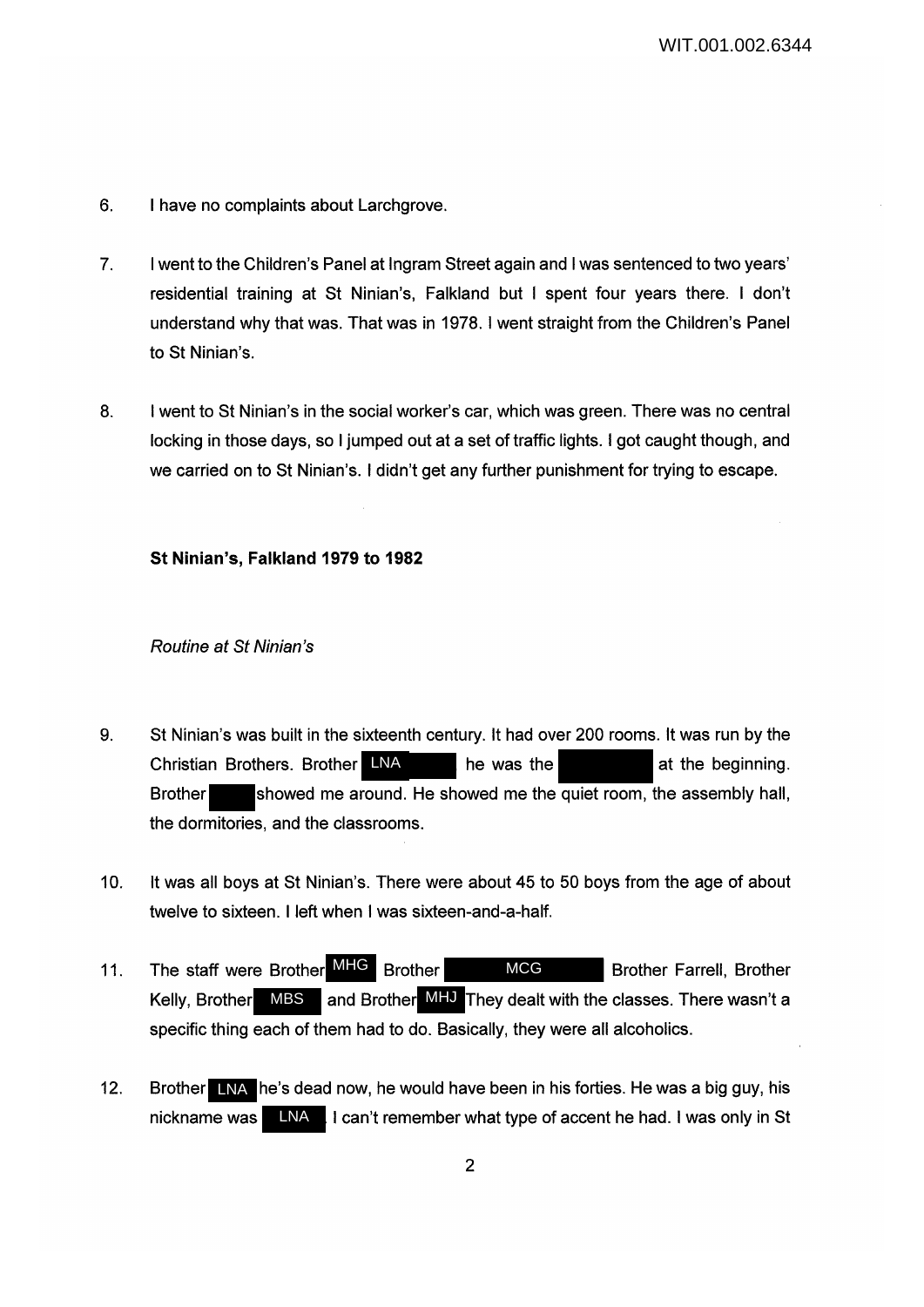Ninian's a week or so and I was wearing striped pyjamas. He had me on his knee and started to fondle me.

- 13. Brother Kelly took over from Brother **LNA** and also fondled me which I'll describe later. His nickname was **He was in his thirties, he was tall, thin, and had black hair.**
- 14. Brother Farrell ended up as headmaster after Brother  $H^{\text{MAX}}$  He had glasses. I think he was from Motherwell. I have nothing bad to say about Brother Farrell from my time at St Ninian's LNA
- 15. WHE was the at St Ninian's. He was a Christian Brother, but he was a **at the time I was there. Brother MCG** was the teacher. MBV
- 16. There were a lot of civilian staff as well. There were cooks etc. MIK MIK was the teacher. MIK

#### First day

17. My first day there, I wanted to run away straight away. I probably felt scared. It was a big building, with all these men with collars on. They all had different accents as well. I was scared by these authority figures, rather than being scared of the other boys.

#### Mornings and bedtime

- 18. Upstairs in St Ninian's were the dormitories. There were senior dormitories and round the corner, younger ones. In between was Brother LNA room at the top.
- 19. I don't know how many dormitories there were. Each dormitory room had about four to six beds. The boys in each dorm were all roughly the same age. There was also a shower room upstairs.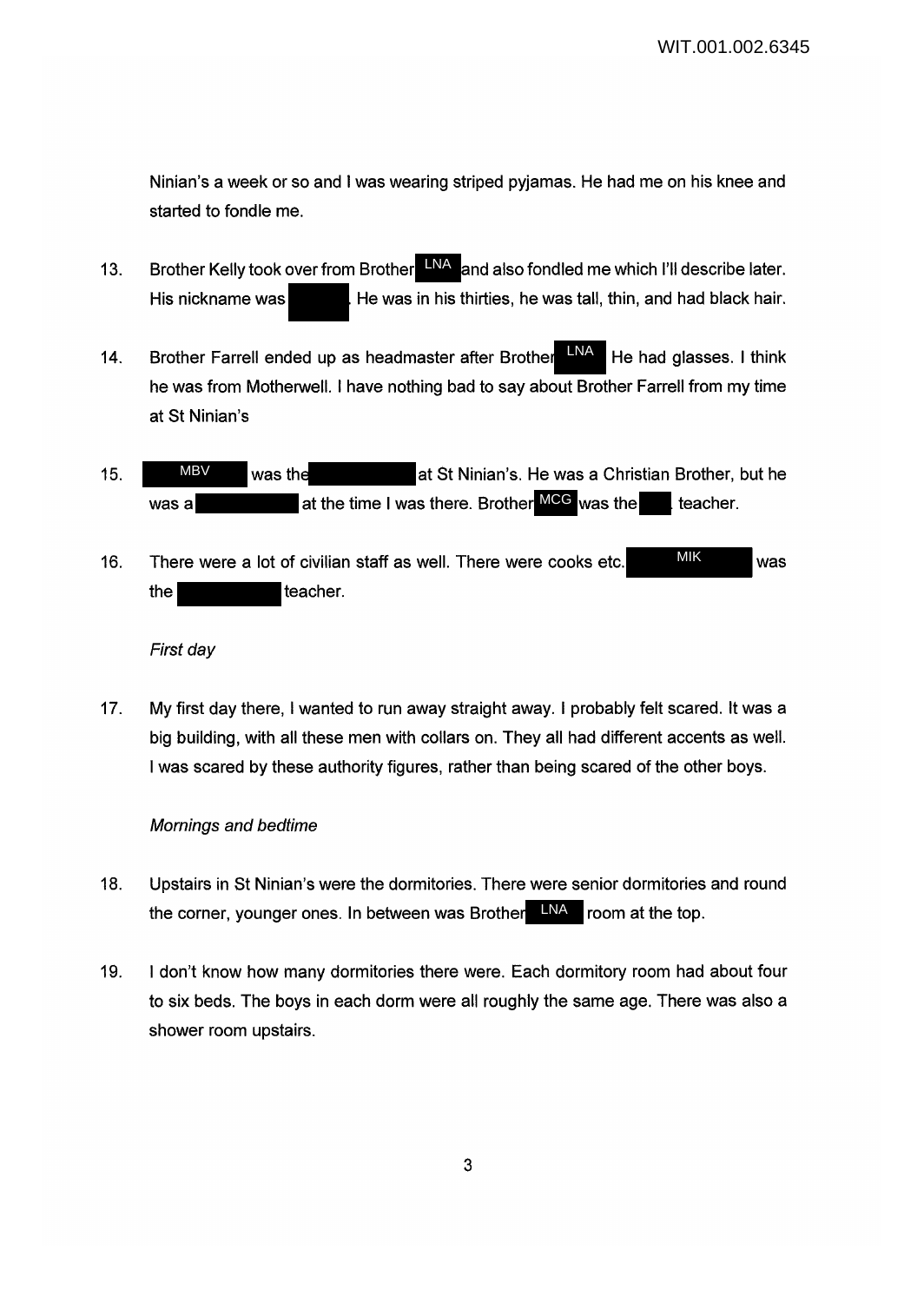- 20. We got up at 7.30 am, one of the Brothers would come in to the dormitory rooms, turn the lights on, and shout us to get up. We got up straight away, got washed, got our clothes on, and went for breakfast.
- 21. Bedtime was the same for all ages. We went back to the dormitories at 9.00 pm and had lights out at 10.00 pm.
- 22. You moved dormitory depending on your age. We each had a number as well, but I can't remember mine. We each had an old-fashioned bedside cabinet to keep our stuff in.

## Personal possessions

- 23. We didn't really have personal possessions, just clothes. The Brothers gave you your clothes and a toothbrush.
- 24. I can't recall getting any pocket money, but they must have given it to us because they had a tuck shop. Maybe we didn't get the money, just the sweets. I'm not sure.

## Mealtimes/Food

- 25. We had breakfast in a room down at the bottom of the building, we called it the Dungeon. Lunch was at 12.00 pm, between school classes. Tea was about 5.00 pm. We got supper, a glass of milk and a sandwich or a biscuit about 8.00 pm.
- 26. The food was fine, breakfast was black pudding, sausages, a full fry-up. Dinner was usually something like mince and tatties or a stew.
- 27. If you didn't like your food, you were made to eat it. If you refused, you were punished. You might have got the belt, or made to stand on the spot for sometimes four to five hours without moving. You learned to eat what was put in front of you.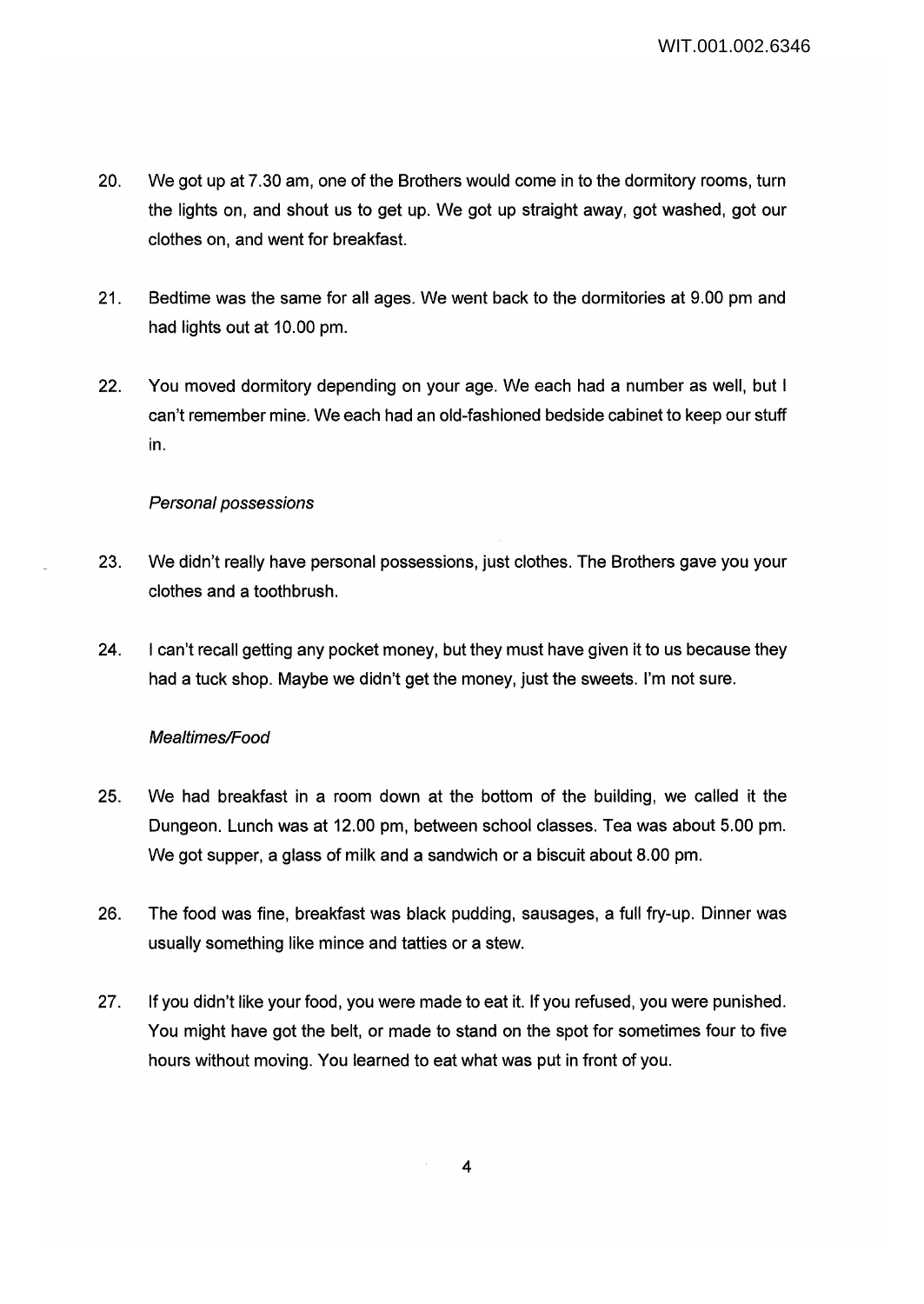# Washing/bathing

28. Everyone had to use the same showers. It was all open, there was no privacy. You could get a shower every day, but I don't recall actually having a shower every day. The Brothers supervised the showers. It was mainly Brothers MHG LINA or Kelly that supervised the showers. I don't recall any of the other Brothers doing this. They controlled the temperature and how long you got in the shower. We were all young boys, naked and being watched as we washed. It was a bit degrading.

## Clothing/uniform

- 29. They supplied you with clothes at St Ninian's. It was a uniform, everybody wore the same clothes. You had black trousers and a white shirt. They supplied sports gear too, a red football top and socks. The football boots were like 1930's style boots.
- 30. I think my own clothes were put into storage. I wore my own clothes when we were going home for visits. As I was growing in the four years I was there, my mum would buy me new clothes when I went home for a visit.

## **School**

- 31. After breakfast, we had school from 9.00 am to 12.00 pm. Then we had a dinner break for an hour, then back to classes until 4.00 pm.
- 32. The schooling was fine, I learnt a lot in St Ninian's. We had maths and English, and I got caught up on a lot of stuff I had missed before, from playing truant from school in Glasgow. I was catching up from the stuff I missed outside. We didn't get any homework, we did homework in the classrooms.
- 33. I learned how to play the mouth organ, the piano, and the flute or rather the penny whistle.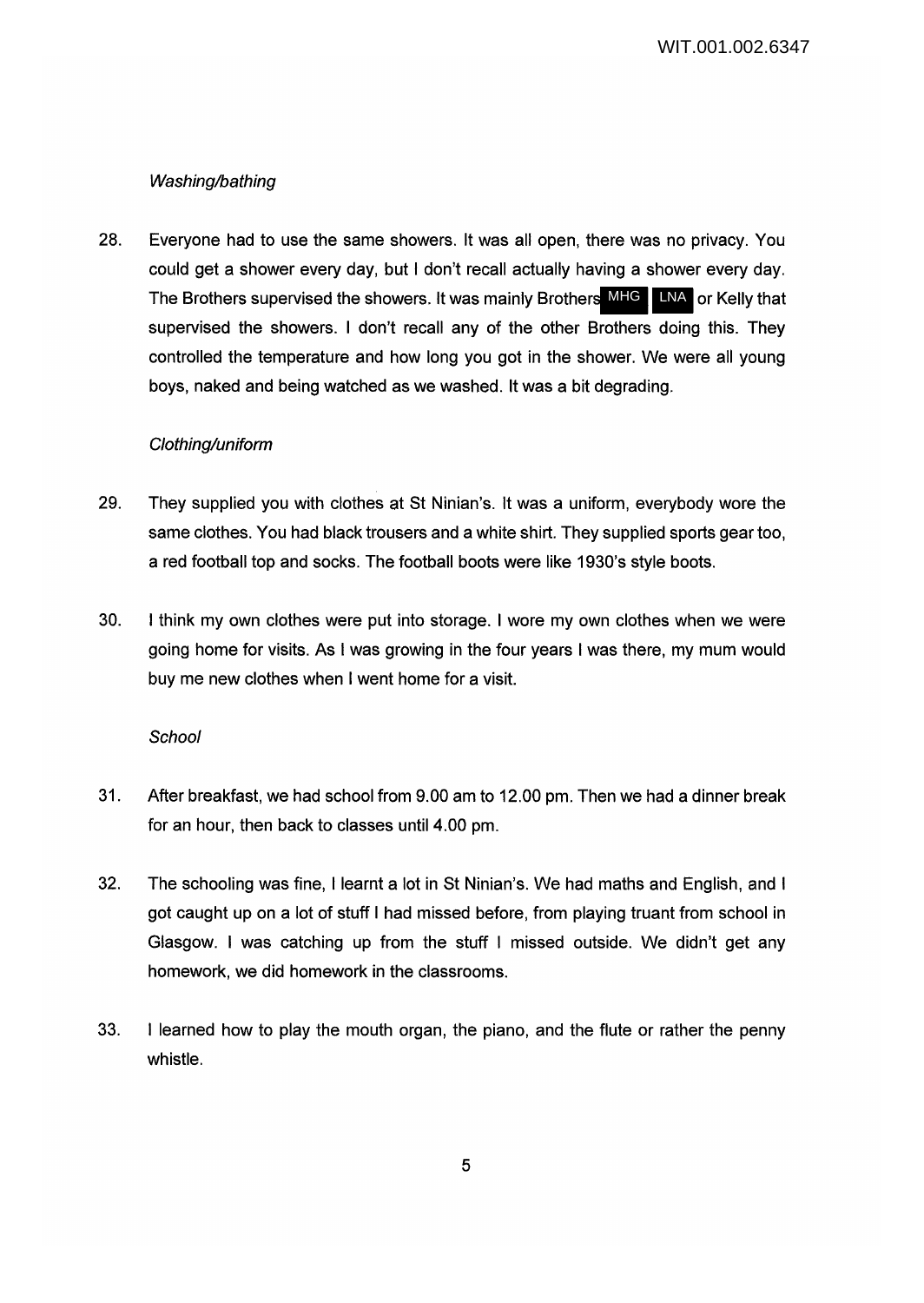### Chores

- 34. We all had to do cleaning at St Ninian's. I had to clean and mop the back stairs, every day Monday to Friday, before school. There would be two boys cleaning the stairs, and two cleaning the halls with big buffers.
- 35. I did work experience when I was at St Ninian's. When I was fifteen, I worked at the Mother's Pride bakery for about three months, other people worked in the iron foundry. It was like a full-time job but I didn't get the money from working. MBV lithe got the money. When I finally left St Ninian's, I got the money in a brown envelope. It was maybe £100 or more.

#### Leisure time

- 36. After school, we got free time, when we usually played football. We got more free time after tea, until 9.00 pm.
- 37. Saturday was sports day. We did all different types of sports and cross-country running. I learned a lot about a lot of different sports, it was the only good thing about St Ninian's.
- 38. We used to build rope bridges and rope swings on the nature trails in the woods near St Ninian's. As well as playing football, rugby, and cricket we did canoeing and abseiling.
- 39. I got medals at St Ninian's for sports, but I didn't get any religious medals.

#### Religious instruction

40. The Brothers were very strict about religion. We went to Mass on Sundays. I ended up being an altar boy. You had to go to Chapel and you had to say prayers before bed. I can't remember about prayers in the morning. We had to say Grace before each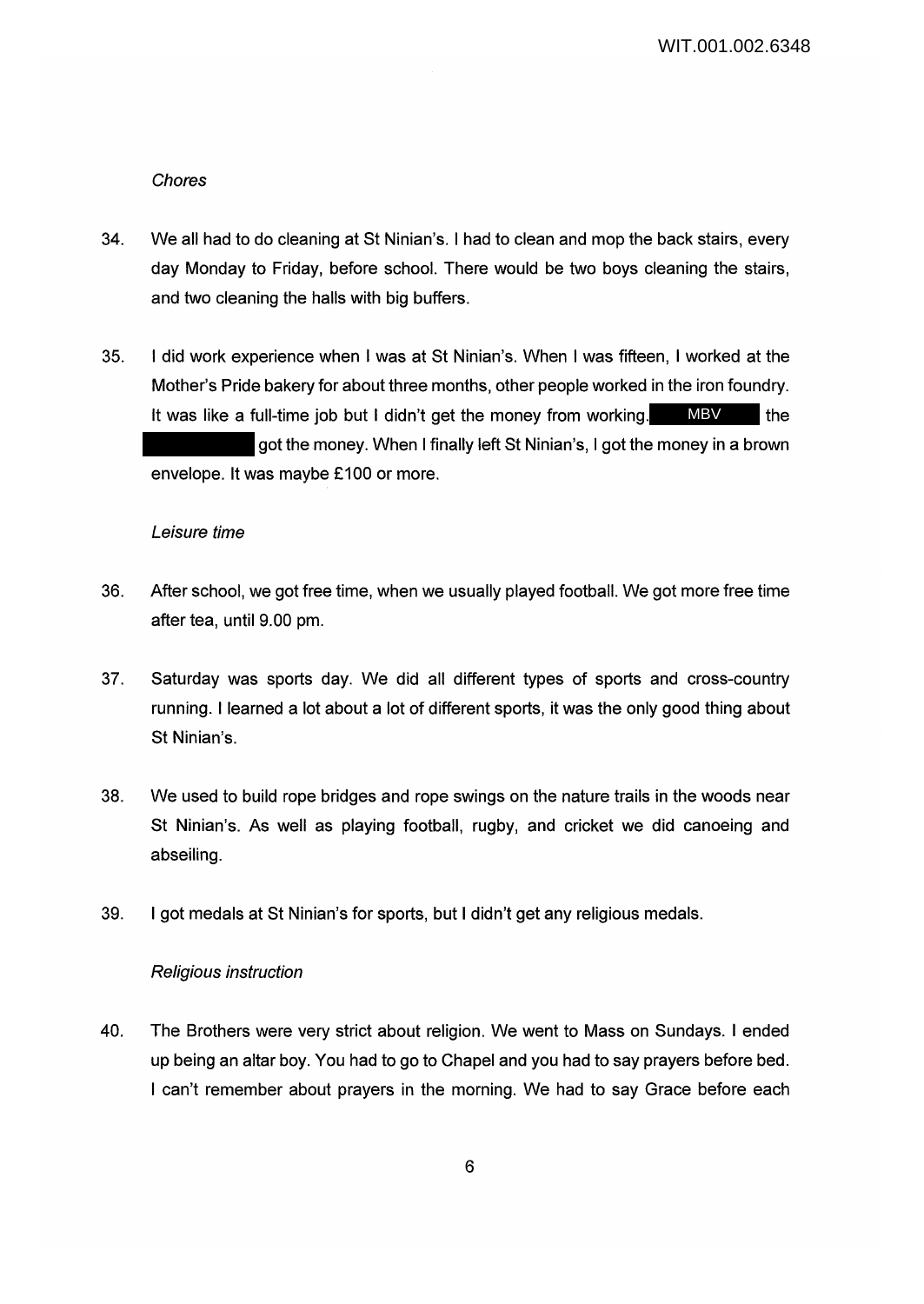meal. We also had religious education in the classes, but it was just the Catholic religion.

## Trips/Holidays

- 41. We used to go on trips to Leisham House, which is in Stoke-on-Trent. It was a big building for all the boarding schools, and had plaques on the wall for St Ninian's and other schools. We sometimes used to visit a community centre. We went on camping trips to Wales, with Brother Kelly supervising.
- 42. Myself and another boy, went down to Stoke-on-Trent. We went to the community centre, there were about twenty of us, and then these families came in. We were down there to play rugby against their sons. I was taken in by a family willing to take me in to their house. Other boys were taken in by other families. We played rugby, football, and hockey. We went down there twice, for two to three weeks at a time.

## Birthdays and Christmas

- 43. We went home for Christmas, it was just a couple of days off at the weekend. I don't remember what the arrangement was if Christmas was mid-week.
- 44. They did have a tree at St Ninian's but Christmas was not really celebrated the way it should have been. Your birthday was not celebrated at all, as far as I can recall.

## Visits/Inspections

45. We were allowed to go home every couple of weeks. On the Friday, we were taken in a single decker coach to Buchanan Street bus station, your family would be waiting for you. We went back to Buchanan Street station on the Monday, to go back to St Ninian's. There were a couple of times I never went back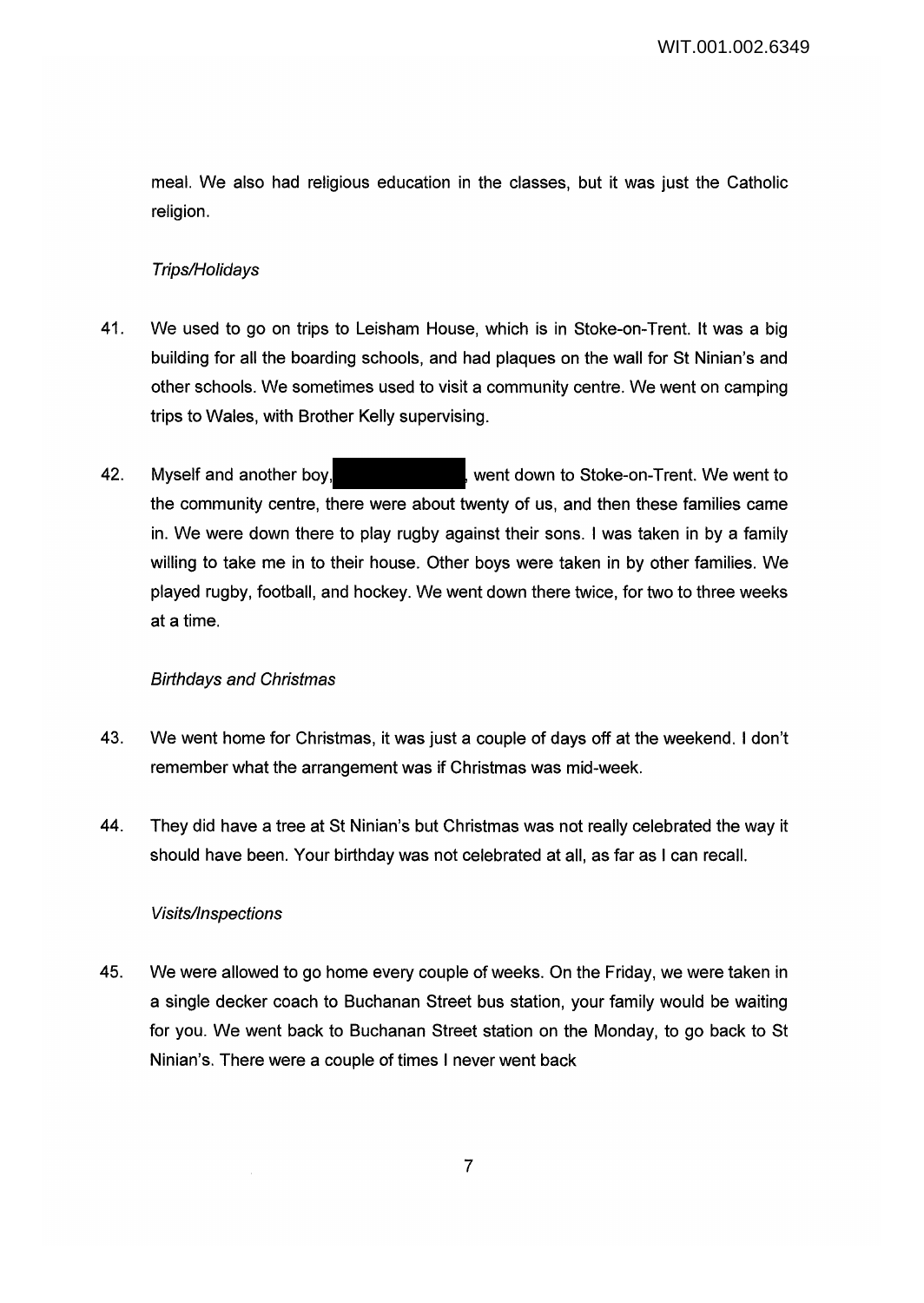46. WHEN was the at St Ninian's. Social workers did come to visit, but I can't remember their names or how often they visited. I can't remember any social worker speaking to me on my own about how things were at St Ninian's. I didn't see any other official inspectors. There was no-one who came to St Ninian's that I would have been able to talk to about what happened to me there. MBV

### **Healthcare**

- 47. There was a nurse, I think her name was Mary. I can't recall much about her. She was a heavy woman in her fifties, she is probably dead now. I do recall going to see her one time, after I got belted on the buttocks because I couldn't sit down. There wasn't much she could do about it. She knew what had happened. I told her I had been belted but she didn't note it down anywhere. Certain other things were used to hit you. Plimsolls were used a lot or anything he could get his hands on. By "he" I mean the Brother MCG
- 48. I can't recall seeing a dentist. I can't recall any doctor visiting for inoculations or anything like that.

#### Running away

- 49. I tried to run away from St Ninian's a few times, every few weeks. A couple of times I got away, a couple of times I got caught by the local police trying to escape. The local police were alerted when any of us ran away and usually knew where to get us. It was a fair distance from St Ninian's to anywhere I would know.
- 50. Whenever I got caught, the police would take me back to St Ninian's. They didn't ever ask me why I had run away.
- 51. One time I got caught by the police, they took me to Falkland police station, which was really just a wee house. I managed to open a window, and I got away again.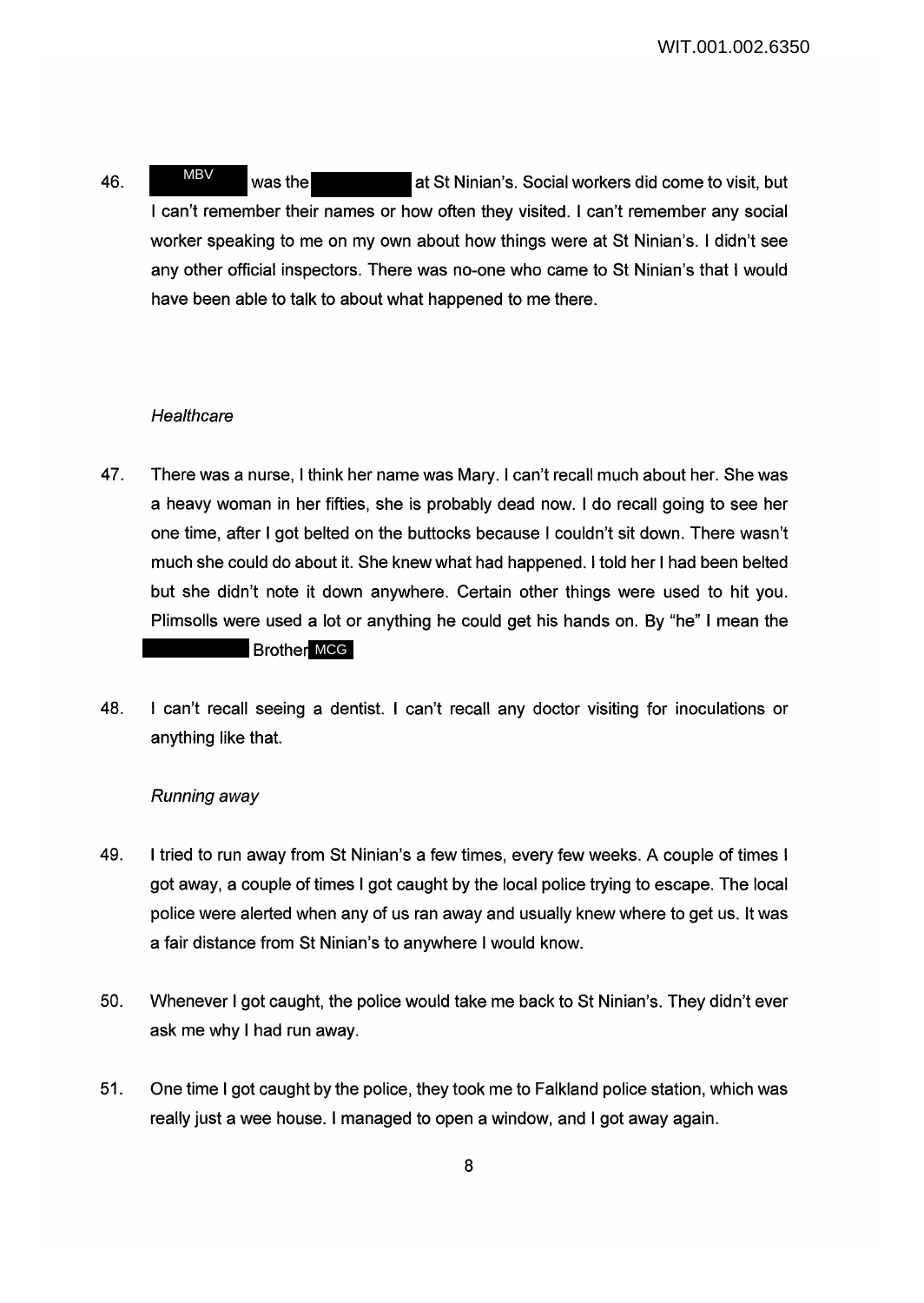- 52. One time, I stole a Chopper bicycle, in Falkland village. I managed to cycle as far as Kincardine Bridge, to try and thumb a lift. That's the furthest I went trying to get a lift.
- 53. I thumbed a lift in a delivery van, putting the Chopper in the back and they took me as far as Paisley. I remember I was sat in the back. I could hear the wife of the driver in the front saying to her husband that she thought I was dodgy, because of the way I was dressed. I was ready to jump out of the back of the van, but I was able to get out at Priesthill then I was on the run.
- 54. When I was on home leave, I sometimes didn't go back for the bus on Monday morning. I would do that every couple of months, it was treated as running away. When they then caught me in Glasgow, I would go back to Larchgrove and then two social workers would come and get me and take me to St Ninian's.
- 55. I got punished for running away. It would either be six of the belt, standing on the spot, or not being allowed home leave for three months. The worst was not getting home, then the next worst was the belt. Standing in the corridor which was a regular punishment would not be as bad as the other two. All of these punishments would be decided by Brother LNA You always got the belt anyway but getting your leave taken away was much worse because it meant that you couldn't see your pals. I am not aware of any punishments being noted down by staff anywhere.

#### Bed Wetting

- 56. Some boys did wet the bed. I can't remember the names of any boys who wet the bed. Boys who wet the bed tended to be the more vulnerable ones. They would just be made to lie in it. The next morning, they would get the belt on the hands or the buttocks from Brother LNA
- 57. I can't remember what happened with the wet bedclothes.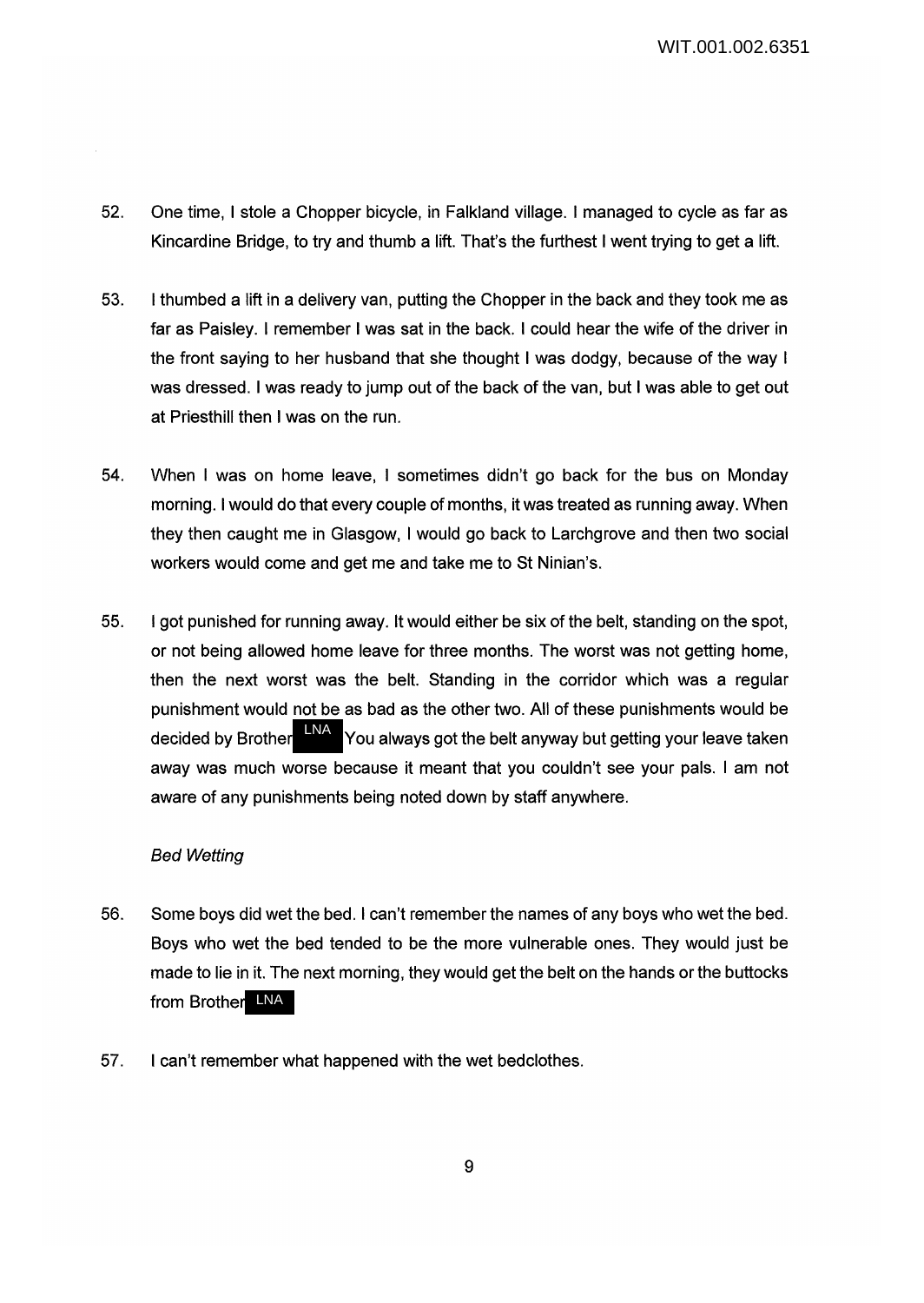# **Discipline**

- 58. The belt was used for discipline. It was a big solid bit of leather, with a split at one end, and a hole at the other end, to hang it up. If you got belted, I am not aware of them recording it anywhere.
- 59. I couldn't take six of the belt on the hands, it was too sore. I could only take four of the belt on the hands. If I was getting six of the belt, I would get the other two on my bare buttocks. Brother MHG also gave out punishment with the belt. He loved using the belt.
- 60. When I got belted, there was just the Brother there who was doing it, no one else was in the room. There was no holding back on the force used. I got belted approximately once a week. So that was either LNA or MHG
- 61. The other thing they did for discipline was called, "the long stand." You had to stand in the corridor in your shorts and a T-shirt. You had to stand still and be quiet, you weren't allowed to move. That could be for four or five hours, maybe longer.
- 62. At school, they used the belt, or a long stand for discipline. I was always getting the belt for stupid things. I got caught smoking, at the age of twelve. I burnt myself trying to put the cigarette out. I got six of the belt for that.
- 63. We were just wee boys. If we did anything wrong, it was because we didn't know any better. We were very frightened of the Brothers, they were very strict, especially Brother LNA and Brother MHG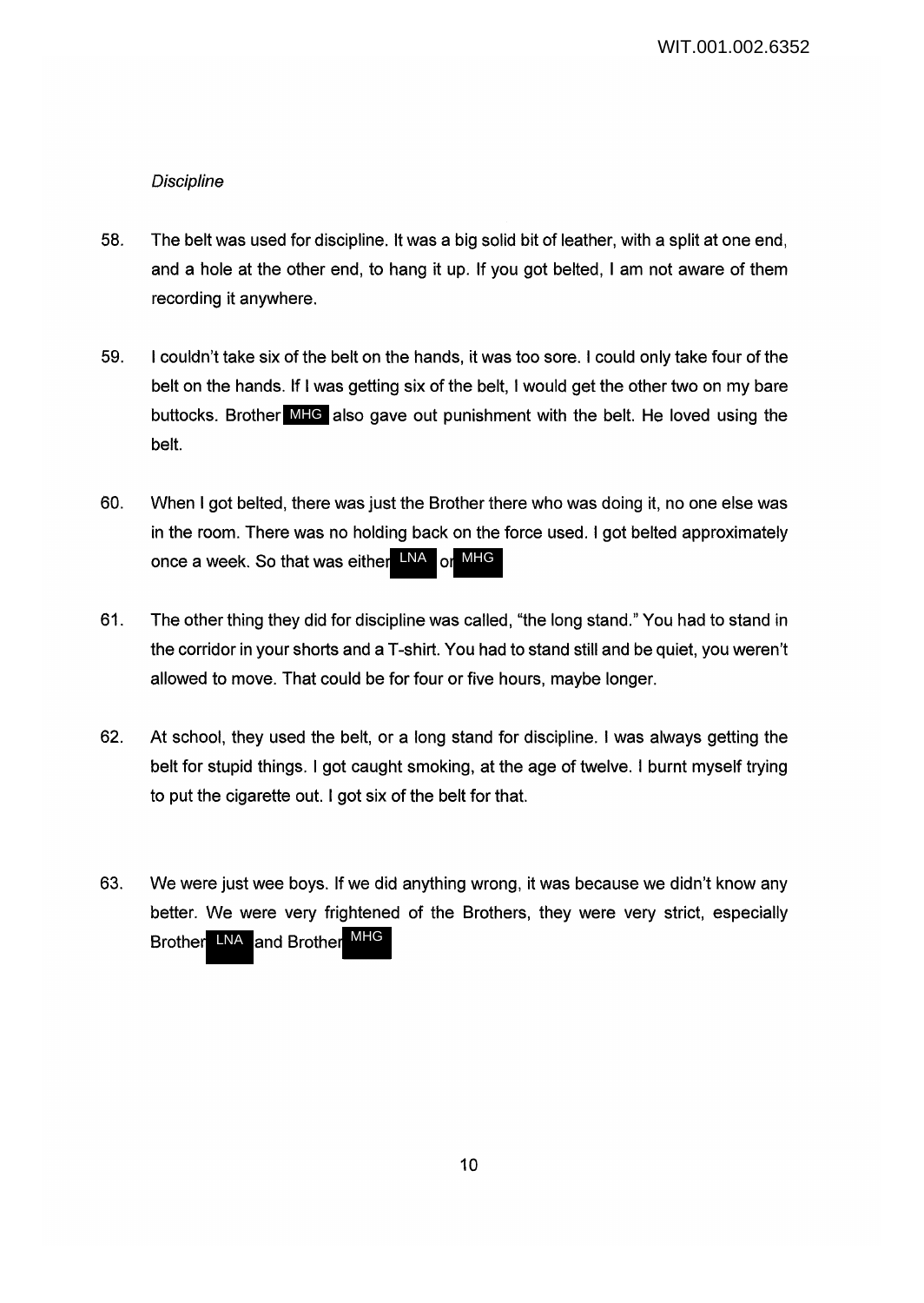#### **Abuse at St Ninian's, Falkland**

- 64. Within a week or two of arriving at St Ninian's, I was taken into a room, I think it was Brother LNA room. I was just dressed in my pyjamas. There were other children in the room. Brother LNA had one hand on my knee, and was fondling me with the other hand. I was very young, I didn't realise what he was doing. He would do this every couple of weeks. Other boys who were there were and **who** is no longer with us.
- 65. When Brother Kelly moved into the room, after Brother LNA moved to another room, the fondling happened again with, this time, Brother Kelly fondling me. I don't recall Brother LNA and Brother Kelly ever being in the room at the same time. When I say "fondling" I mean that Brother Kelly was touching my private parts under my pyjamas. I can't recall if he would touch himself while doing this. Brother Kelly did this to me every couple of weeks and it went on for maybe a year.
- 66. Neither of them went further than fondling, with me. I don't know if it went further with the other boys, but I did see Brother Kelly fondling the other boys though I can't recall their names. There would be about six or eight boys in the room and he would go round us all fondling us in turn. We could all see what he was doing to each of us. As I said, this happened every few weeks over about a year. I don't think I was ever alone with Brother Kelly.
- 67. Brother MHC used the belt on me. The time when I was caught for smoking, I got belted four times on the hand and twice on the bare buttocks. I had to pull my trousers down. Brother MHG was not involved in any sexual abuse of me.
- 68. When Brother MCG took us for we sometimes used to have to go out and play rugby in -12 degrees, with a pair of shorts, a pair of socks, and boots. Obviously, you tried to put extra clothing on. He would search you and if he found you wearing extra clothes, he would whack you on the back of the legs with a plimsoll.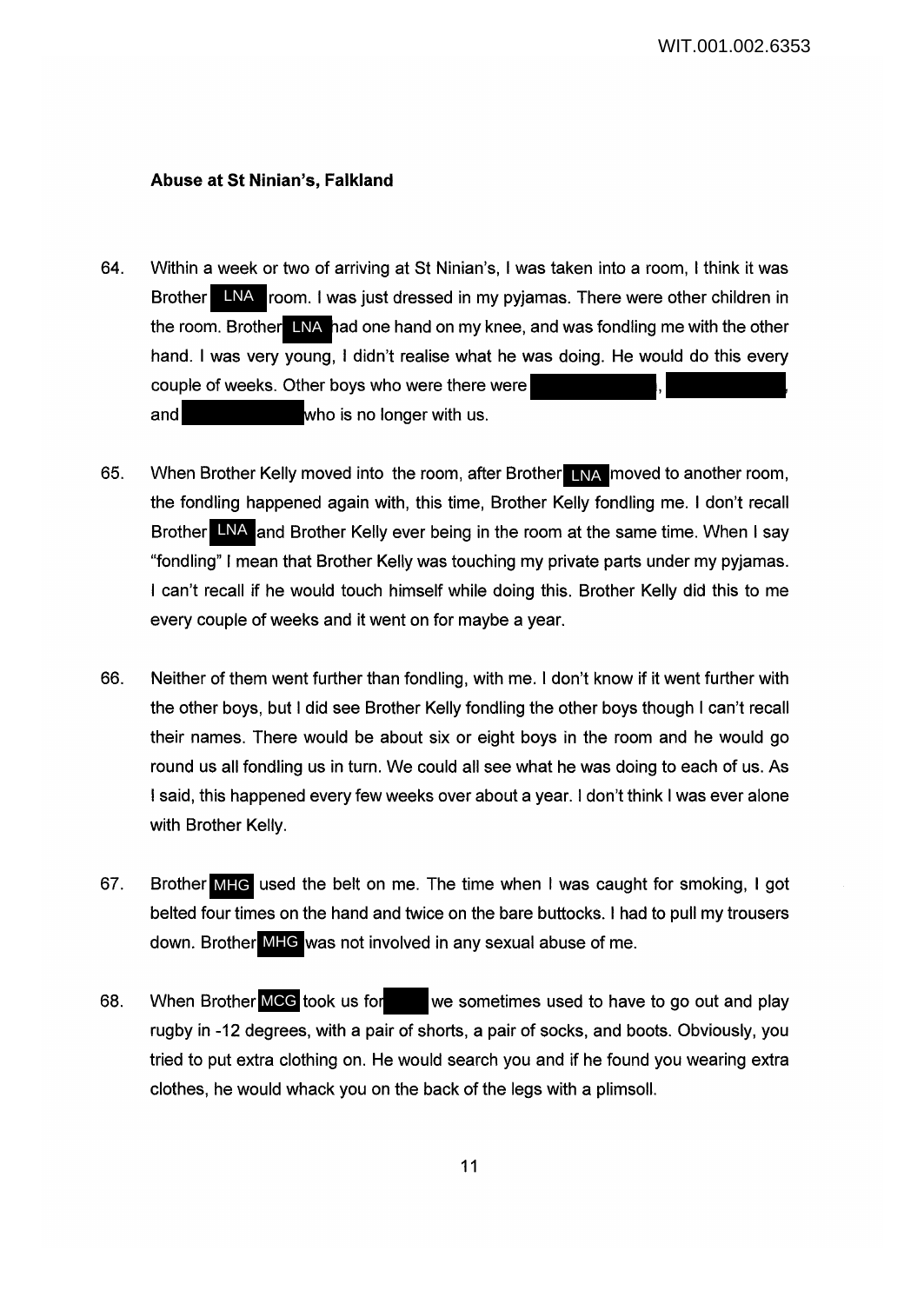- 69. The Brothers used to patrol the dormitories at night. None of the Brothers did anything to me in the dormitory at night, but you could hear them going into other boys' rooms. I don't know which brothers but I could hear them moving around. Basically, they were prowlers,
- 70. When I was thirteen, we went down to Leisham House in Stoke-on-Trent to play rugby. We were there about two weeks. Someone stole some money, it was £1.50. I didn't steal it, but someone else did. We all got made to stand naked in a corridor, while the Brothers walked round us, as if they were doing an identity parade. I can't think of the reason for doing that to investigate a theft. The other boys with me that day included and **Exercise 2.** Brother Kelly was there. I'm not sure about Brother LNA, and I can't recall the others.
- 71. I got belted for breaking into the Brothers' rooms, it was easy to do. I did it to steal their cigarettes. I once broke into Brother **MBS** room and stole a carton of cigarettes, not a packet. Brother the teacher whose nickname was MCG, heard me from his room next door. I was only twelve. I ran up onto the roof and Brother MCG chased after me. I refused to come down as I was worried about getting punished. I told them that if anyone came near me then I would be jumping off. A groundsman, a civilian worker whose name I don't recall, got the gardener to come along with ladders to try and get me down. I can't remember the gardener's name. I threatened to jump, just to keep them away from me. The Brothers, I don't know who, got the fire brigade and the police. I got six of the belt, made to have a long stand, and lost six months of home visits. When I went to the High Court to give evidence against the Brothers, they just said this incident never happened, but it did. not a packet. Brother MCG the
- 72. I know that quite a few boys went to the matron with injuries from being belted. She would have known herself what caused those injuries.
- 73. Brother MBS and Brother MHJ didn't do anything to me. Brother Farrell didn't do anything to me, although I know he was convicted of abuse at St Ninian's. I met Brother Farrell later, when I was in Shotts prison. He was there as the priest for the prison.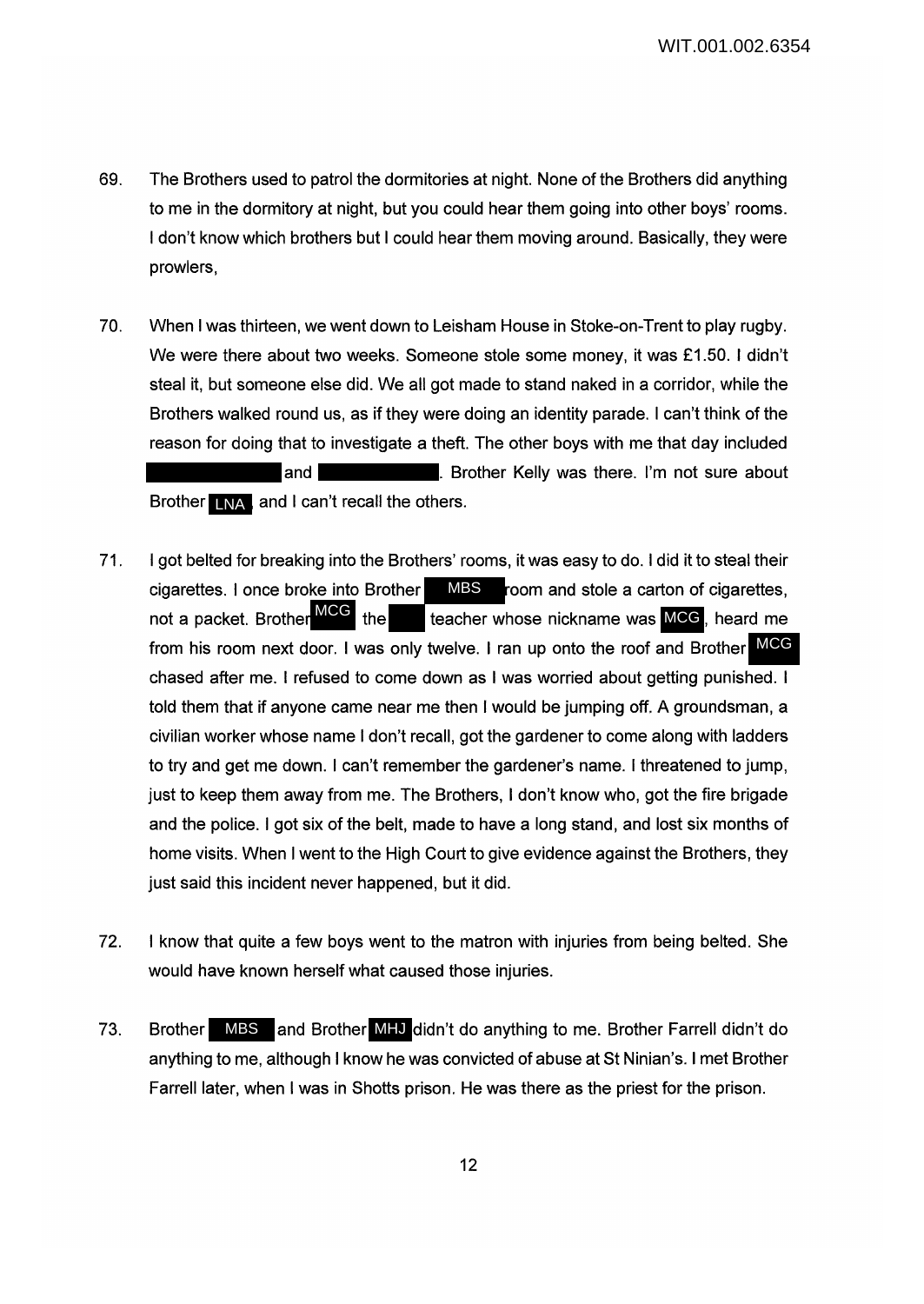## **Reporting of abuse at St Ninian's, Falkland**

- 74. There wasn't anyone I could tell about the abuse. When you were being abused, the Brother would threaten you with the belt and things, Brother LNA would threaten you not to tell anyone. I don't recall what exactly he said to me or when he said it but I clearly recall him making sure I was too scared to tell anybody about what was happening. I didn't tell my family when I went home for visits, I was trying to blank it all out.
- 75. The lay staff were down in the kitchen and they went home at night, so they wouldn't have seen the abuse. They might have had a different opinion about the place from me.

## **Leaving St Ninian's, Falkland**

- 76. I was sixteen-and-a-half and it just came time to leave. I think the social worker decided when I was to leave. I can't recall being told what was happening, or how much notice I was given.
- 77. I felt relief when I was leaving. I can't recall how I felt trying to fit in with my family at home.

# **Life after being in care**

78. After I got home from St Ninian's, I ended up in St John's List D School, in Glasgow. It was for theft. I was there until I was eighteen. I have no complaints about St John's.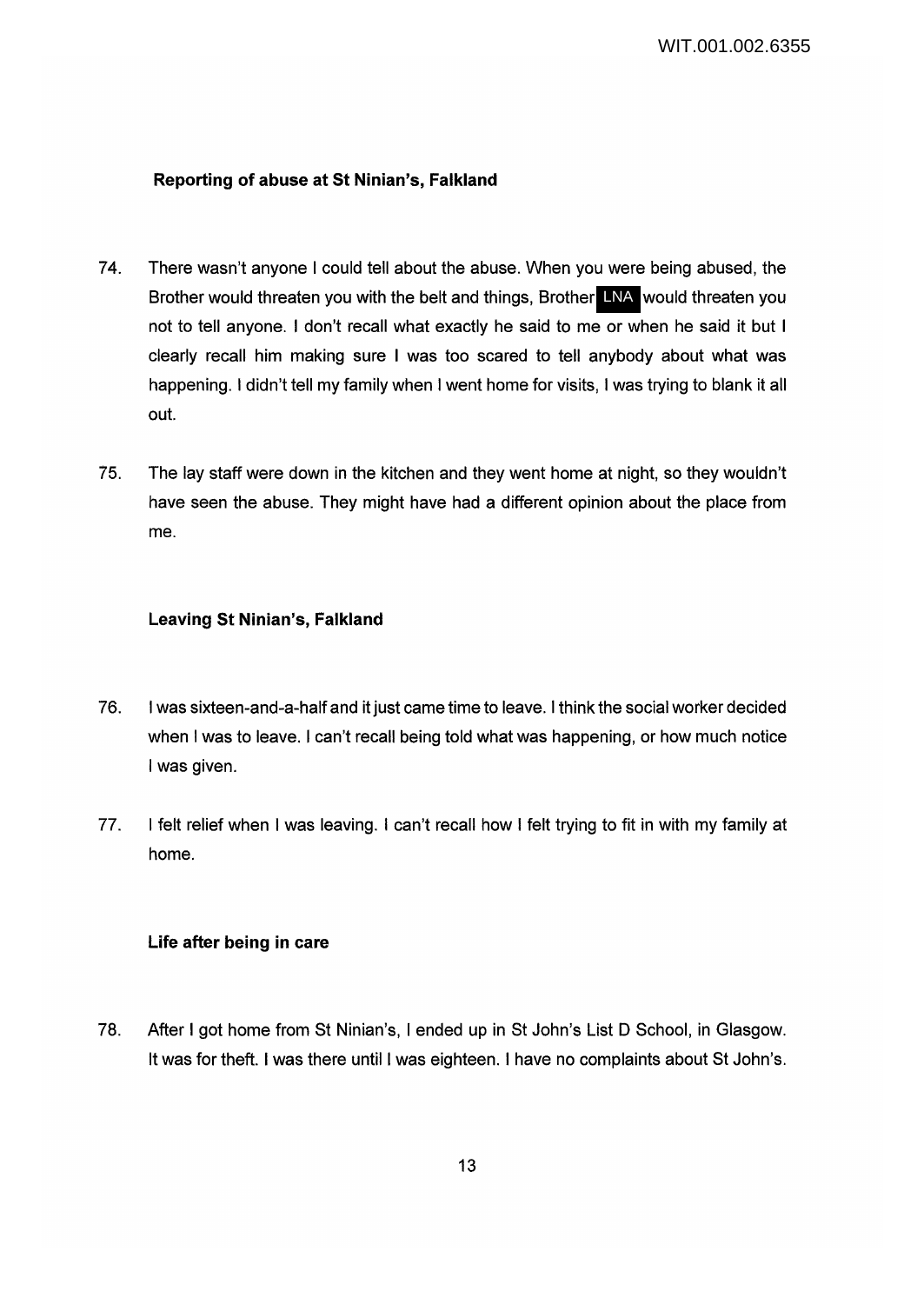- 79. After that, I was always in trouble. I ended up in prison. I was in Barlinnie, and then I got a big sentence when I was 21 and ended up in Shotts prison, for five years. I was in prison a few times between the ages of 18 and 38. The last time I was in prison was 15 or 16 years ago.
- 80. When I was eighteen, I learned painting and decorating in Noranside open prison and I went to college for it in Dundee.
- 81. I have two daughters, but I don't get to see them. I was an alcoholic for years.

### **Impact**

- 82. I have blocked a lot of stuff out. I have had some counselling, but I have just tried to get on with life. I blame the social work department in Fife for everything.
- 83. I did attend some meetings with INCAS, when Nicola Sturgeon was there. The woman who was organising the meetings seemed more interested in other groups, so I didn't go back.
- 84. My G.P. recommended the Moira Anderson foundation to me for counselling. The relaxation technique was a bit helpful, but it got boring. I went for about fifteen sessions, but it was not much use to me.
- 85. I previously applied to the Criminal Injuries Compensation Authority, for compensation. They said I was not eligible because of an unspent conviction, even though I had done my time. I now have a lawyer pursuing a compensation claim.
- 86. No-one came to see me at St Ninian's. I turned to drink after leaving care. I was in and out of prison for years. I have had nightmares and flashbacks for years. I struggle to sleep. I have lost everything. I don't get to see my children.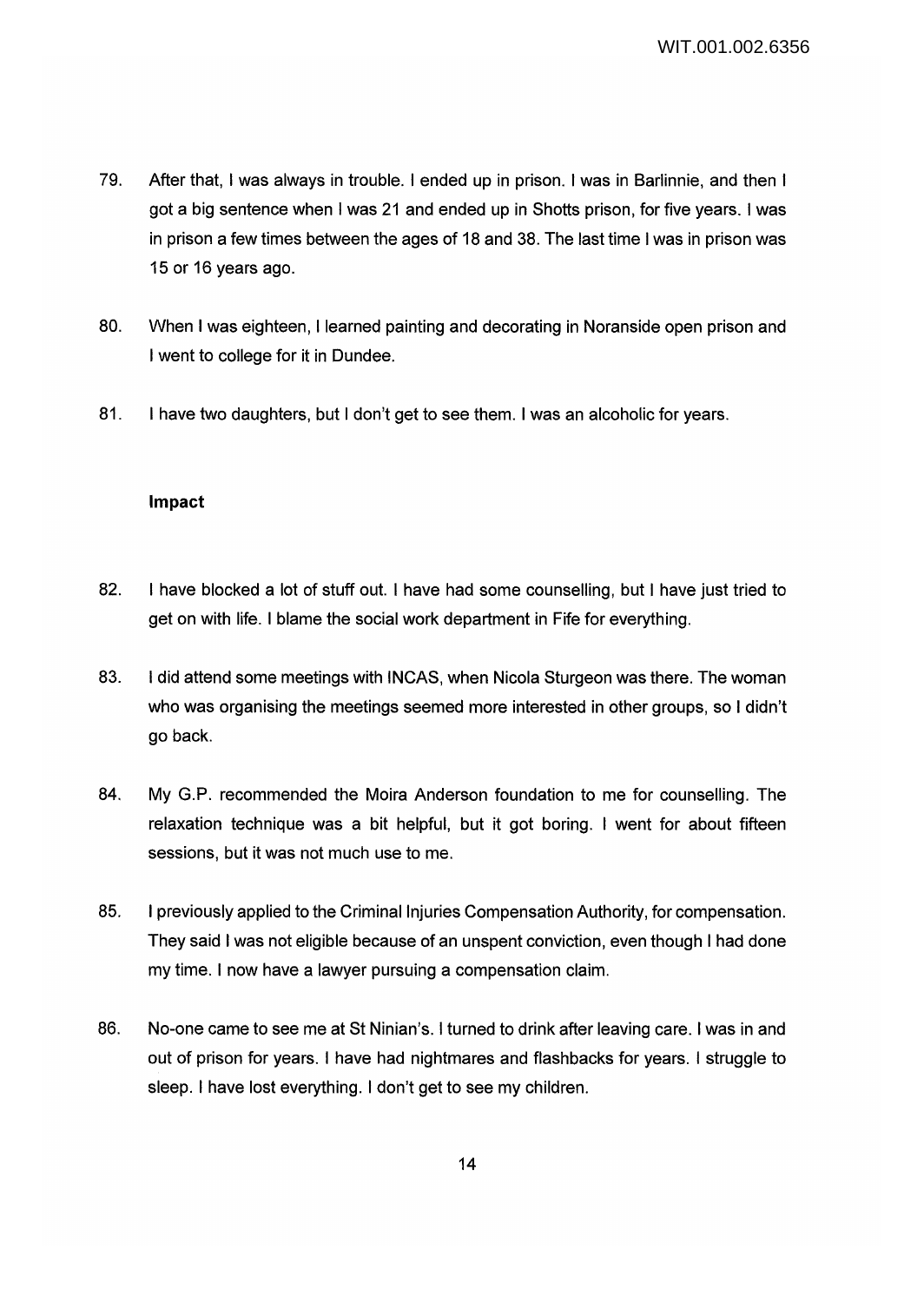87. I think that as you get older, you get wiser. Eventually, I decided enough was enough with the drinking.

### **Reporting of Abuse**

- 88. I didn't report the abuse to the police or anyone else after I left care. Someone gave my name to the police as having suffered abuse at St Ninian's, so the police contacted me in either 2013 or 2014 to give a statement, which was the first time I spoke about it. They took a statement from me, over three or four meetings. I then went over my statement with a woman called Michelle from the Procurator Fiscal's office.
- 89. My family don't know about the abuse I suffered. I would have taken this stuff to my grave, if the police hadn't contacted me.
- 90. I then gave evidence at the High Court in a trial against Brother Kelly and others in July 2016. I don't know the precise dates I gave evidence. I was questioned for a couple of days, because of the amount of people on trial. There was a screen round the Brothers so I didn't have to see them. Two of the Brothers were convicted. They were Brother Kelly and Brother Farrell, although Brother Farrell had no involvement with me. Brother Kelly got ten years and Brother Farrell got five. Brother Farrell was due out last year, but it got blocked. I was contacted by a reporter called Peter Smith after the trial and myself and five others I had not seen since we were all boys at St Ninian's gave interviews to him. He is still trying to chase after the Brothers who were not convicted.
- 91. When I gave my statement to the police there were two officers present one of whom was called Hay. I felt that he was trying to pressure me into saying things that didn't happen, to make the abuse even worse than it was. It was as if he was trying to ensure a conviction. When I spoke to Michelle in the Fiscal's Office I pointed out to her that there were some things in the statement that I hadn't said though I don't now recall exactly what.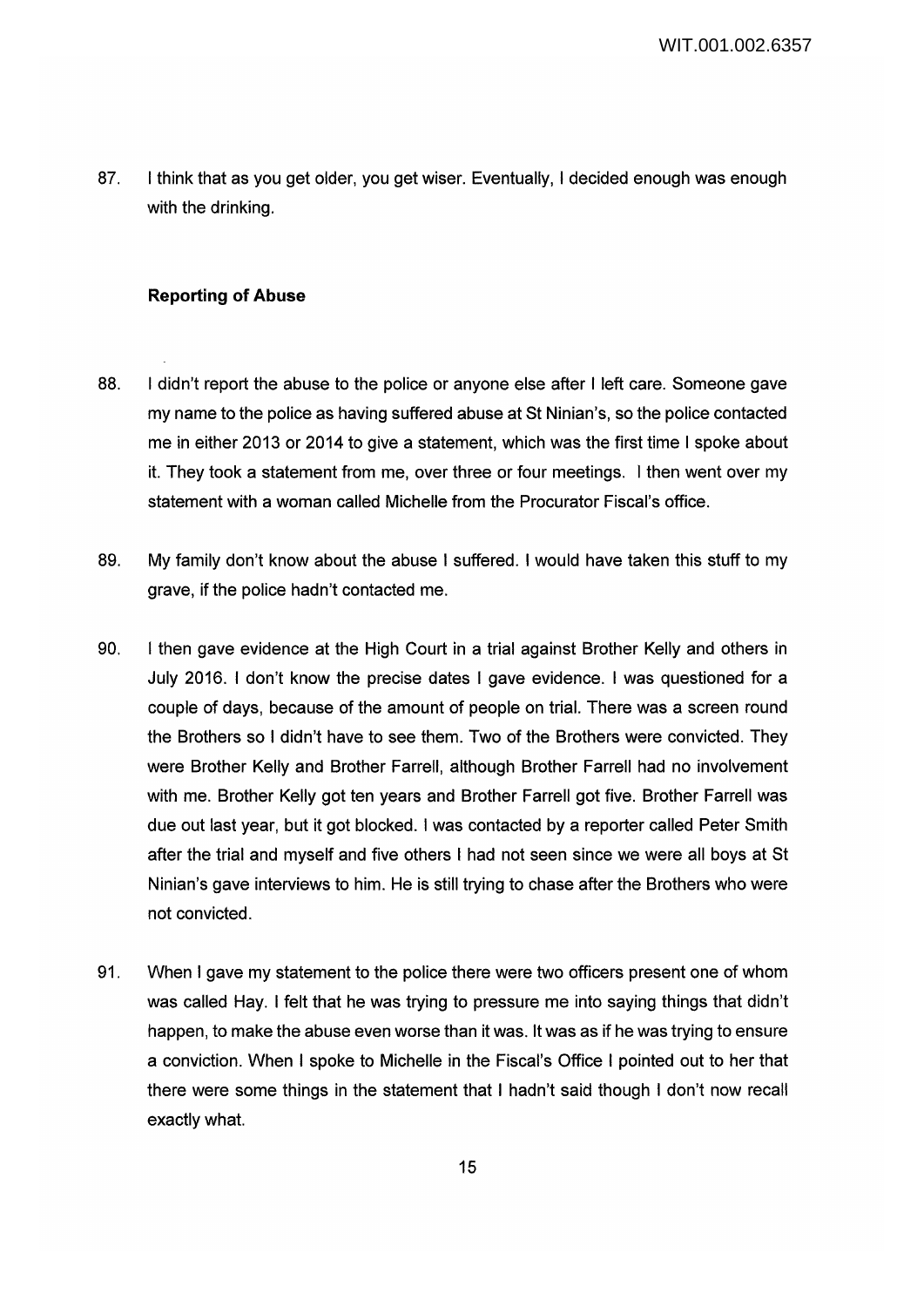WIT.001.002.6358

92. Giving evidence in the High Court was a horrendous experience. There were a lot of defence advocates and when each one was questioning me all the others would turn round and stare at me which was incredibly intimidating. When each one questioned me they simply tried to make me out a liar and that nothing that I said was true. I felt I was being kicked all over the court as they tried to rip my evidence apart.

#### **Records**

- 93. When the police came to see me, a police support worker said they tried to find my records, but they didn't have any luck. I have not gone looking for my records myself, but other people have gone looking for them for me, and they have been told the records have been destroyed.
- 94. WEV was the **at St Ninian's but the majority of our paperwork** was destroyed which is what I was told by Michelle from the Fiscal's Office. She didn't explain exactly what she meant by this. When I gave evidence against some of the Brothers at the High Court, their defence lawyers tried to make out I wasn't even at St Ninian's. They tried to say I wasn't there when Brother Kelly was there, but I was. MBV

#### **Lessons to be Learned**

95. I don't think abuse will ever stop, but I would like to see it stopped. It has been pushed under the carpet for years. I don't know why it has taken so long to come out.